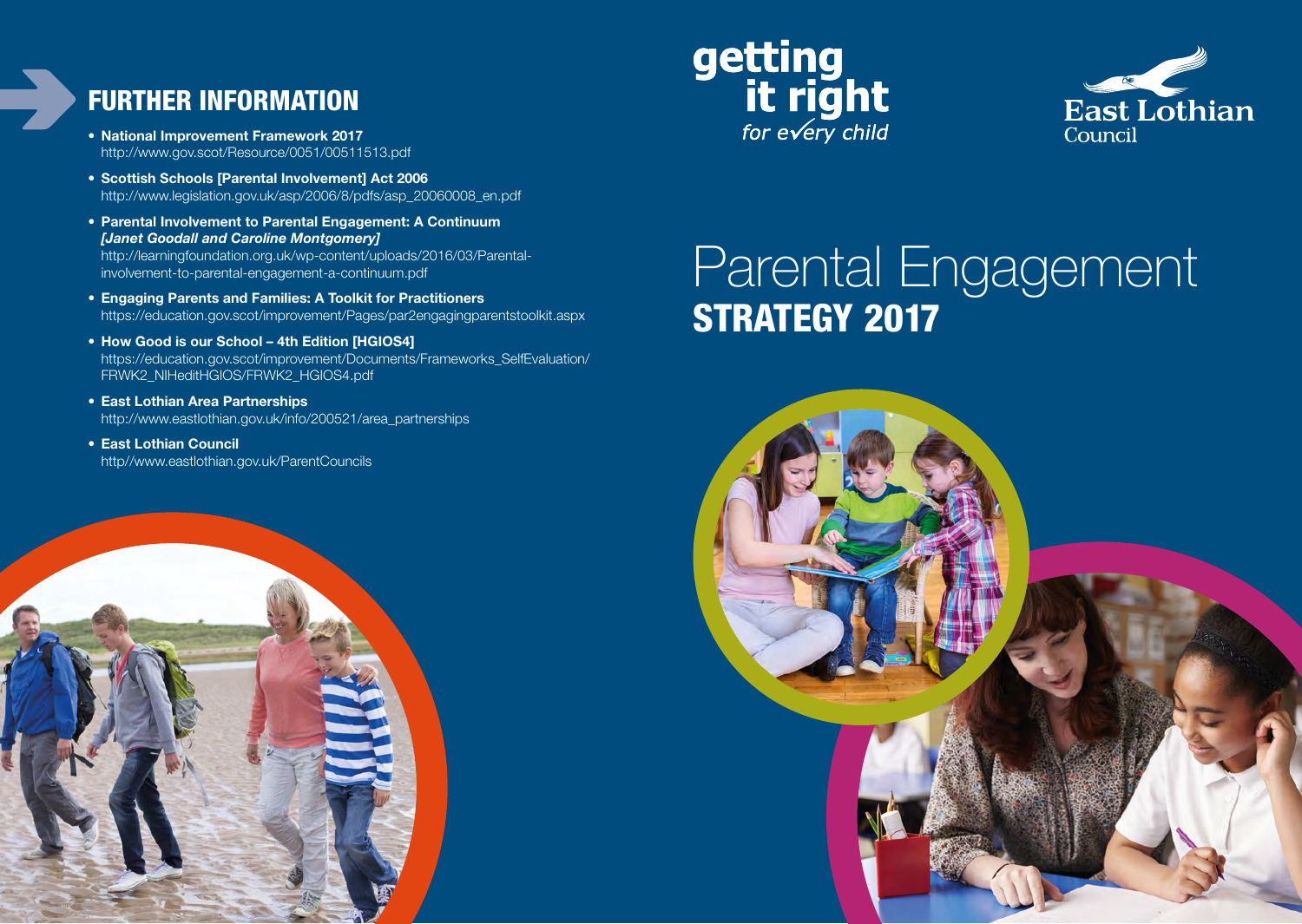#### WHAT IS PARENTAL ENGAGEMENT?

Parental engagement is about ways in which parents/ carers, families and professionals work together to support children's learning.

Parental engagement offers greater opportunities for parents/ carers to be active in their children's learning.

Research proves that parental engagement leads to greater success for our young people. Together we can make a difference.

Parental engagement is different for every family and East Lothian Council is committed to helping all parents/ carers to be engaged at a level that is right for them.

#### OUR PROMISE

All our schools will make the involvement of parents/ carers a priority. East Lothian Council will ensure parents/ carers are given the opportunity to be included in the life of the school.





East Lothian Council is committed to supporting all parents/ carers to engage in their children's learning and ensure they feel welcome and respected in our schools.

East Lothian schools will welcome and value parents/ carers and encourage parental/ carer input on how we deliver education as this makes a difference to our young people.

Parents/ carers will be valued, listened to and given an opportunity to be a part of the life of the school and involved in decision-making.

We welcome all parents/ carers into our schools. Schools will seek to break down barriers by working to establish relationships and tailor events to suit all parents/ carers and encourage them to become involved in the life of the school.



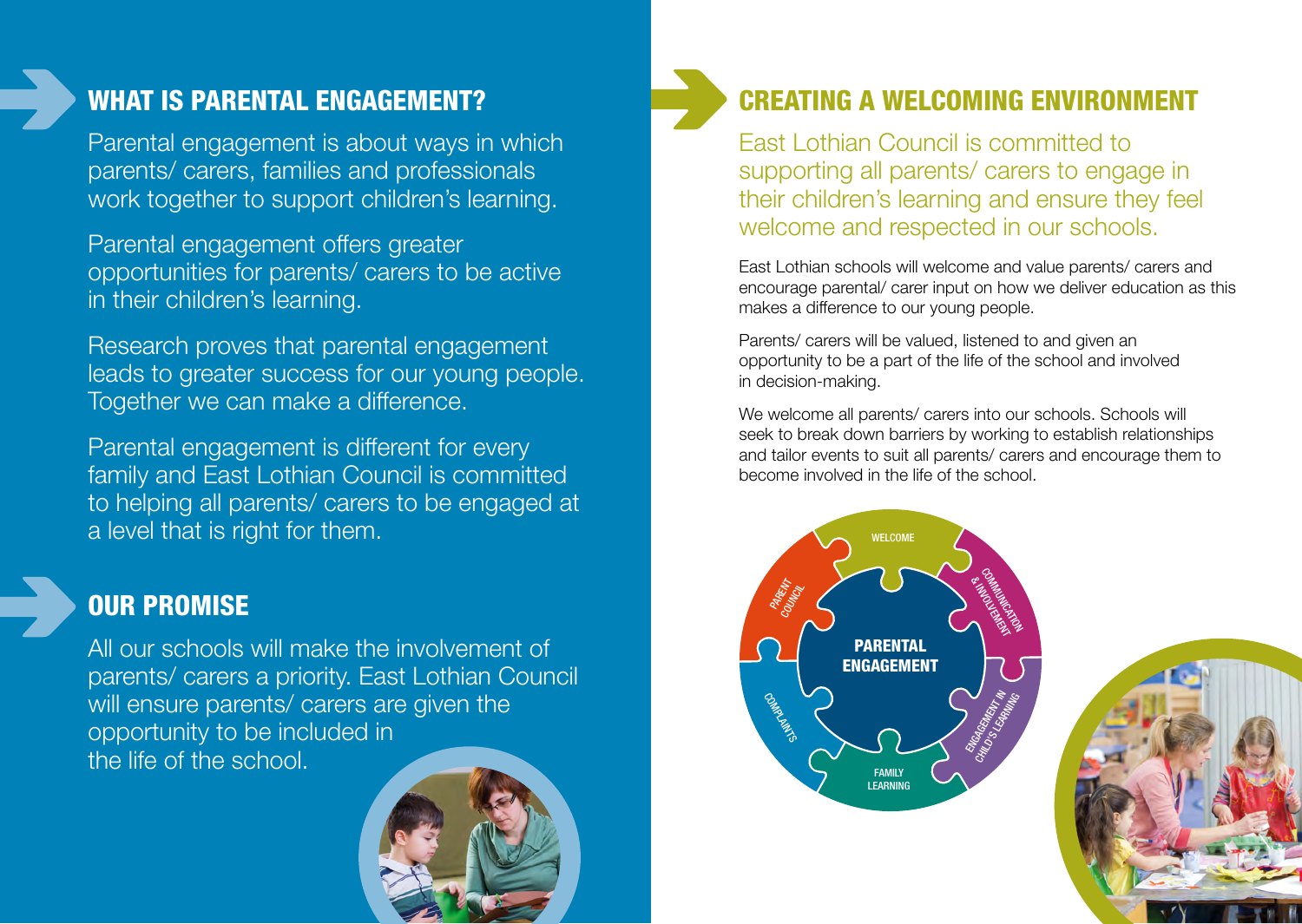## COMMUNICATING WITH PARENTS/ CARERS

Schools will communicate information to parents/ carers in a variety of ways in consultation with the Parent Forum.

Schools will put in place a system and process to record and respond to parental/ carer concerns and parents/ carers will be made fully aware of this.

Everyone will be made aware of the main point of contact for their children and how to contact them.

East Lothian Council will consult annually to gather feedback on how parents/ carers are welcomed into our schools and the opportunities available for them to be involved in the life and work of the school.

Schools will ensure that parents/ carers are meaningfully involved with the co-creation of the School Improvement Plan [a document] which maps out areas/ methods of improvement for the school].

Schools will consult parents/ carers about the ways they report on pupil progress.







## ENGAGEMENT IN CHILDREN'S LEARNING

Schools will ensure all parents/ carers are given support to engage as partners in their children's learning.

Schools will communicate the best ways to support learning with clear, targeted information about what young people are studying and how it can be supported at home.

Schools will explain assessment and the development of the curriculum to parents. Schools will help and encourage parents/ carers to support their child through all course selection.